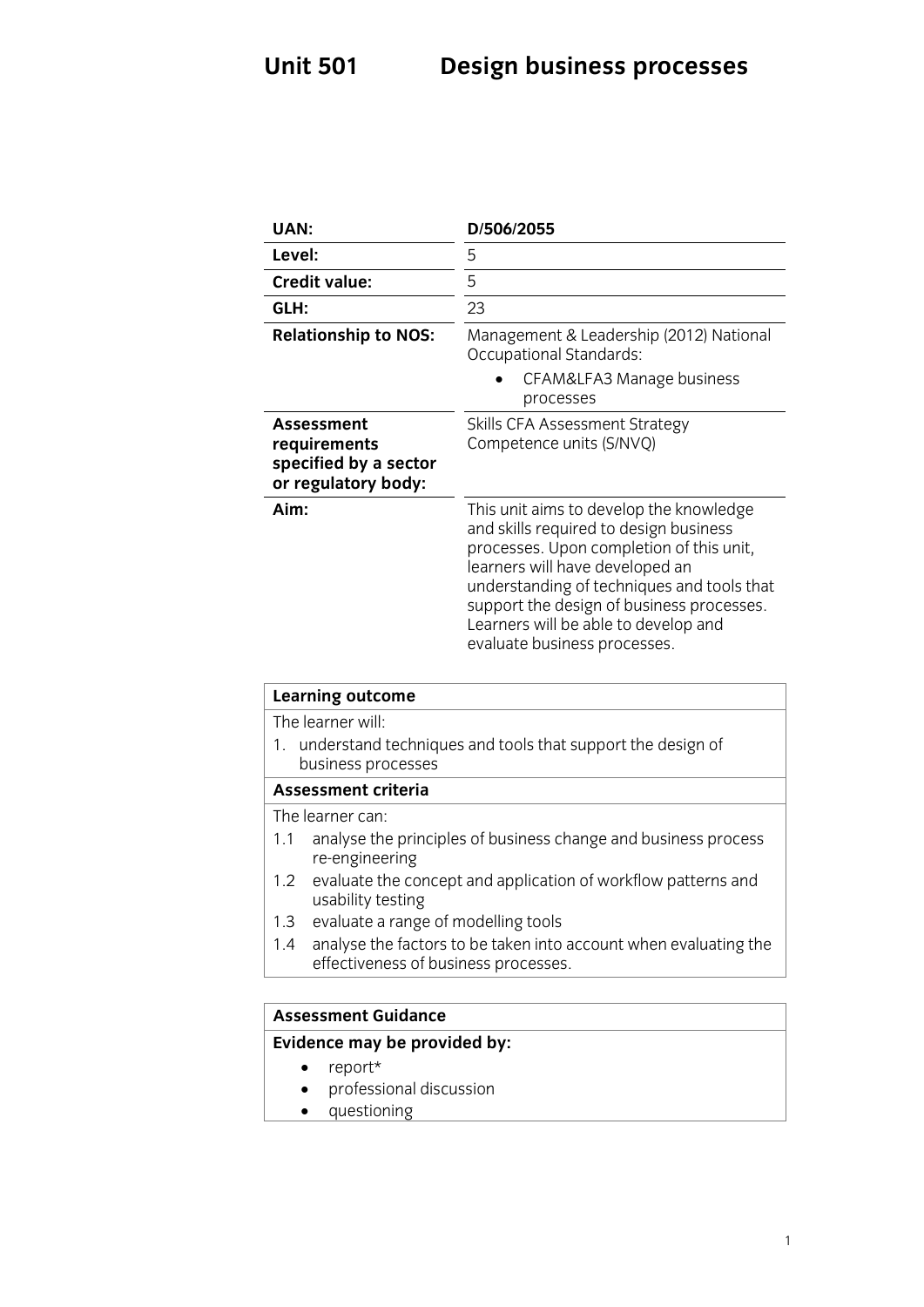## **Learning outcome**

2. be able to develop business processes

#### Assessment criteria

The learner can:

- 2.1 evaluate the scope for business process improvement and constraints
- 2.2 generate ideas that meet defined business needs
- 2.3 test a proposed process through a modelling exercise
- 2.4 evaluate the feasibility and viability of a proposed process against agreed criteria
- 2.5 establish the degree of overlap between a proposed process and existing processes and systems
- 2.6 resolve tensions between existing and proposed systems and processes
- $2.7$ adhere to organisational policies and procedures, legal and ethical requirements when developing business processes. ethical requirements when developing business processes.

#### **Assessment Guidance**

#### **Evidence may be provided by:**

- 
- **Evidence** may be proport that the manufacture of the proport of the proport of the proport of the proport of the proport of the proport of the proport of the proport of the proport of the proport of the proport of the pro • professional discussion<br>• questioning
	- questioning<br>• product
	- product<br>• witness
	- witness testimony

# **Learning outcome**<br>The learner will:

3. be able to evaluate the effectiveness of business processes

#### Assessment criteria

The learner can:

- 3.1 analyse valid information using techniques that are appropriate to the process being evaluated
- 3.2 assess the cost and benefit of a business process to the organisation
- 3.3 justify recommendations for the rejection, adoption or enhancements to processes with evidence. enhancements to processes with evidence. The processes with evidence of the processes with evidence.

### **Assessment Guidance Evidence may be provided by:**

- report\*
- professional discussion<br>• questioning
- questioning<br>• product
- product
- witness testimony